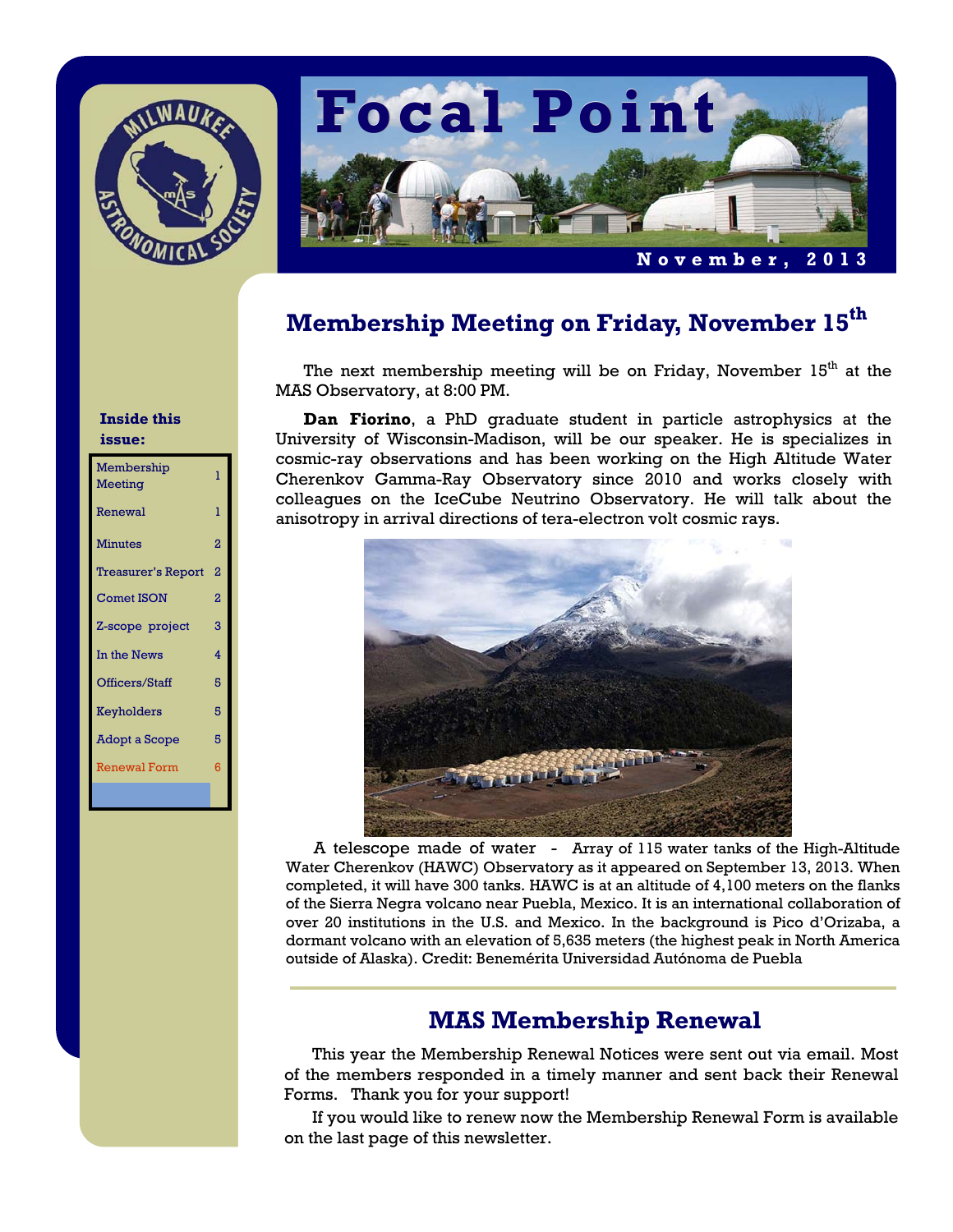# **Treasurer's Report**

The September Meeting speaker fee and gas for a lawnmower was \$106.18.

 The income from Parking donations (\$230), group tour donation (\$50), Membership dues and magazine subscriptions (\$290), Donation Box (\$134), totaled \$779.00.

 Currently the checking account balance is at \$4823.81. The Albrecht fund balance 8214.70. The Endowment Found is at \$86303.23. Investco yielded \$866.34 since July 1, and it is currently at \$8354.83.

> Respectfully Submitted, Russell Chabot, Treasurer

## **Comet ISON Watch**

Comet ISON will reach perihelion, its closest approach to the Sun on November 28<sup>th</sup> around 1:40 pm CST. At that time it will appear 1° southwest (to the lower right) of the Sun. With the carefully shielded Sun its coma or possibly even some of its tail will be visible.

 The mornings before and after perihelion the comet will not be visible. On November  $30<sup>th</sup>$  the ISON will began its northern trek, that will carry it past Polaris in early January.



This image of comet ISON was taken by our member Dennis Roscoe on the morning of October  $1<sup>st</sup>$ . At that time the comet was at magnitude 10.88. Since then it brightened to magnitude 6.3.

## **Meeting Minutes**

**Held** on October 18<sup>th</sup> at the MAS Observatory, New Berlin.

The meeting was called to order at 8:03 PM by President, Scott Jamieson.

**Minutes** from the September 20<sup>th</sup> General Membership Meeting, was approved as read.

The **Treasurer's Report** was read by Treasurer, Russell Chabot. Copy attached.

**Observatory Director's Report - Gene** Hanson is securing the MAS letterhead which is a requirement for obtaining additional Observatory keys, which have restricted duplication.

Gene is looking for a volunteer to serve as Assistant Observatory Director.

### There was no **Correspondence**

**Old Business** - Scott Jamieson reported that Z telescope right ascension and declination drives are working. A test image was obtained to verify autoguiding. The next step is to convert the camera to work with a Paracorr field of view flattener, and then to attempt recording a hydrogen-alpha image.

### There was no **New Business**

**The Program** Scott Jamieson showed the first auto-guided image taken through the "Z" telescope.

Scott then described a viewing session through Mount Wilson's 60-inch telescope with a group of fellow astronomy enthusiasts. This telescope is accessible for public viewing by reservation.

The meeting was adjourned at 9:00 PM

Respectfully Submitted, (Brian Ganiere for) Agnes Keszler, Secretary

### **Page 2**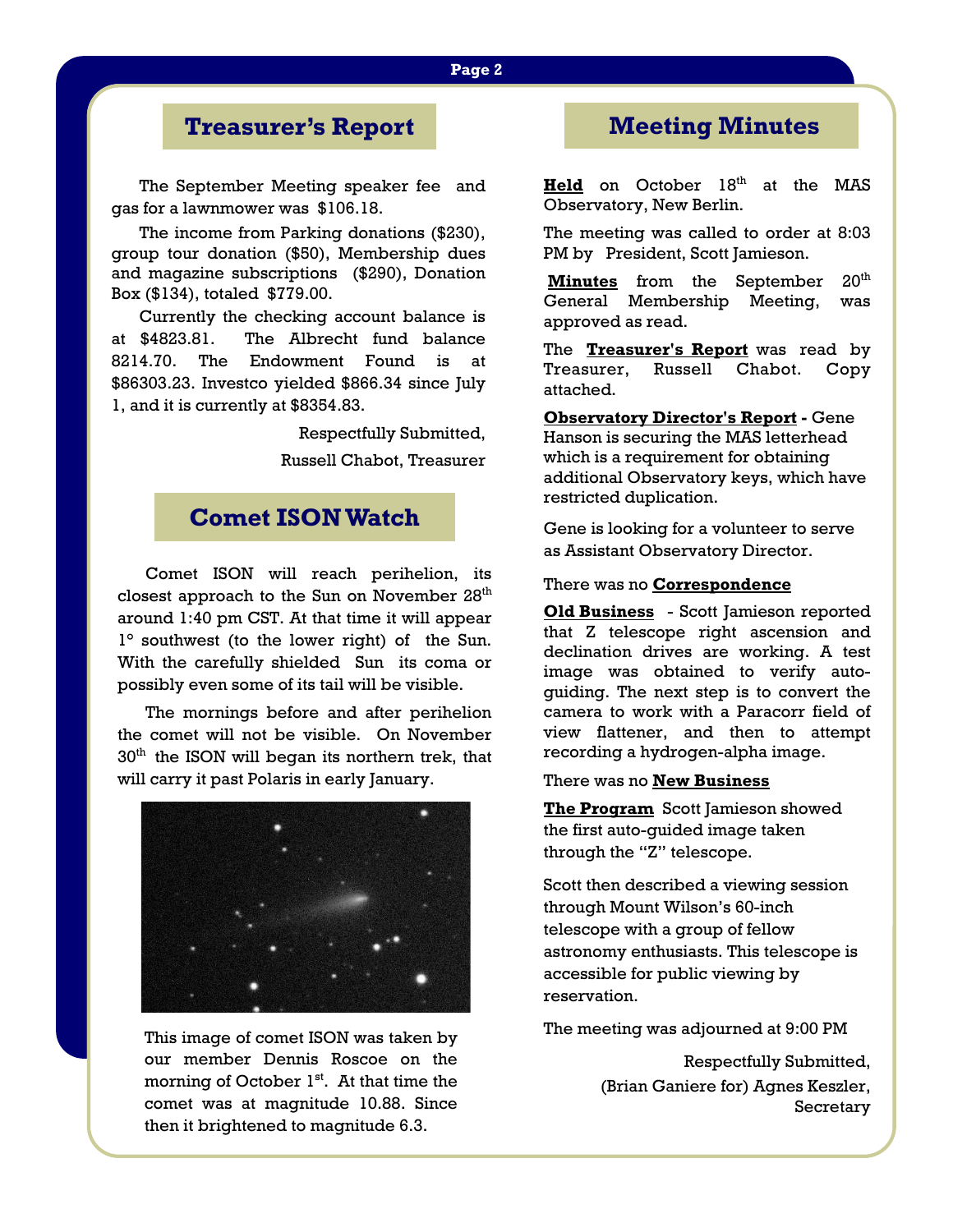# **Observatory Events**

# **Progress on Z-scope Rebuilding Project**

After rebuilding both right ascension and declination drives, several tests were performed using DSLR camera, where the telescope was able to track objects for a couple minutes without much trailing. On October  $27<sup>th</sup>$  the first attempt was made to take some images using CCD camera and narrowband filters. The M27 Dumbbell Nebula and The Veil Nebula were imaged by taking 2 min and 5 min frames for M27 and the Veil, respectively.



 Above are three versions of the same Dumbbell image where the Hydrogen Alpha, OIII and SII channels were mapped to different colors. The Veil Nebula (lower right panel) was mapped to a more conventional Hydrogen Alpha - red, OIII - blue, and SII - green colors.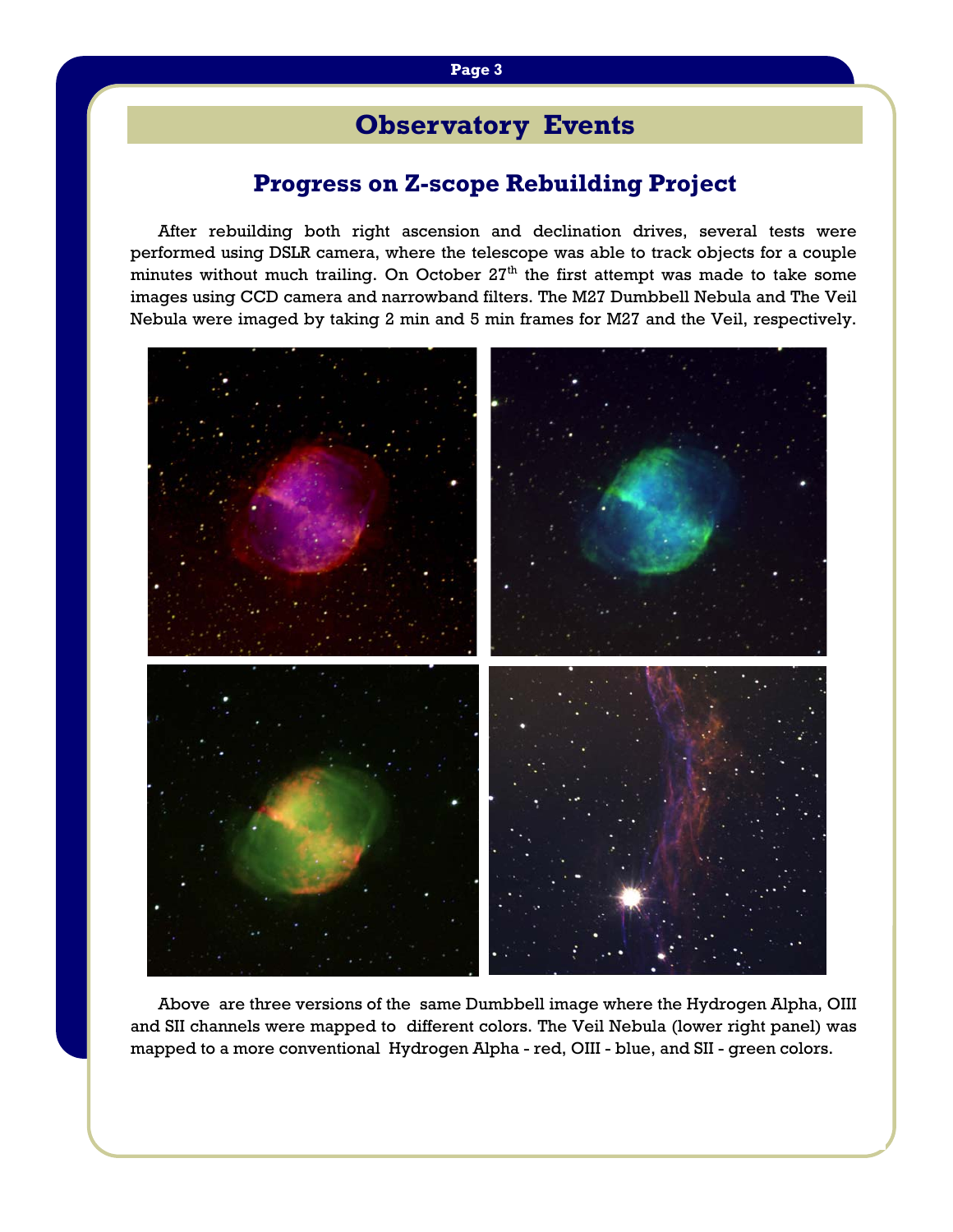# **In the Astronomical News**

### **HAWC-Eye on the Sky, a Telescope Made of Water**

*4.5 meters deep. It contains a bladder filled with ultrapure water. At the base are four photomultiplier tubes. This diagram shows a charged particle (red line) passing through a tank and emitting Cherenkov radiation (green lines). Credit: Image created by Brian Baughman of the University* 

*the University of Wisconsin.*

The most violent phenomena in the Universe blazars and gamma-ray bursts—are in the sights of a brand new wide-field telescope that began monitoring the heavens high in the mountains of Mexico on August 1, 2013.

 Called the High-Altitude Water Cherenkov (HAWC) Observatory, the brand new instrument will observe gamma rays (the Universe's most

energetic photons) and high energy cosmic rays (protons and nuclei with energies higher than 100 billion electron volts, or 100 GeV). For comparison, visible light at a green wavelength of 532 nanometers has an energy of slightly more than 2 electron volts (2 eV). "The photons we are looking at are 100 billion to 100 trillion times more energetic than visible light," explained Gus Sinnis, the physicist at Los Alamos National Laboratory in New Mexico who is overseeing the scientific analysis of HAWC data. Their wavelengths are smaller by the same enormous factors.

 Blazars are active galactic nuclei—supermassive black holes a million times more massive than the sun that generate intense radiation as material falls into them—with jets pointed at us. Gamma-ray bursts originate from a class of supernovae (exploding stars) with jets pointed at us, or from merging neutron stars. Extraordinary energies call for

extraordinary detectors—and HAWC looks like no ordinary telescope. For one thing, it does not form an image, so there are no lenses or mirrors. Instead, the instrument consists of an array of gigantic corrugated steel tanks—each 4.5 meters deep and 7.3 meters across—filled with ultrapure water. At the bottom of each tank are four photomultiplier tubes sensitive to ultraviolet light, one in the center and three more in an equilateral triangle around it.

 When such a pancake of subatomic particles sweeps across the array of HAWC water tanks, the charged particles are traveling faster than the

speed of light in water. Thus, inside the tanks, they produce a cone of Cherenkov radiation: mostly ultraviolet light beamed in the forward direction. It is these flashes of ultraviolet light that the photomultiplier tubes detect.

 Timing the order in which the photomultiplier tubes detect the Cherenkov radiation to less than a nanosecond reveals essential astronomical data.



 HAWC's wide field of view and continuous operation are essential to capture rare, short duration phenomena such as gamma-ray bursts. When all the tanks are completed in 2014, HAWC will detect 20,000 cosmic ray air showers each second, which requires recording 500 megabytes of data each second. HAWC runs continuously, so data are calibrated, reconstructed, and analyzed in real time by a farm of computers at the remote, high-altitude site, sending out prompt alerts to astronomers observing at other wavelengths worldwide in the *of Maryland and Segev Benzvi of* 

#### *–Trudy E. Bell, M. A.*

The University of California High-Performance AstroComputing Center (UC-HIPACC), based at the University of California, Santa Cruz, is a consortium of nine University of California campuses and three Department of Energy laboratories (Lawrence Berkeley Laboratory, Lawrence Livermore Laboratory, and Los Alamos National Laboratory). UC-HiPACC fosters collaborations among researchers by offering travel and other grants, and cosponsoring conferences. More information appears at http:// hipacc.ucsc.edu .

event of a transient.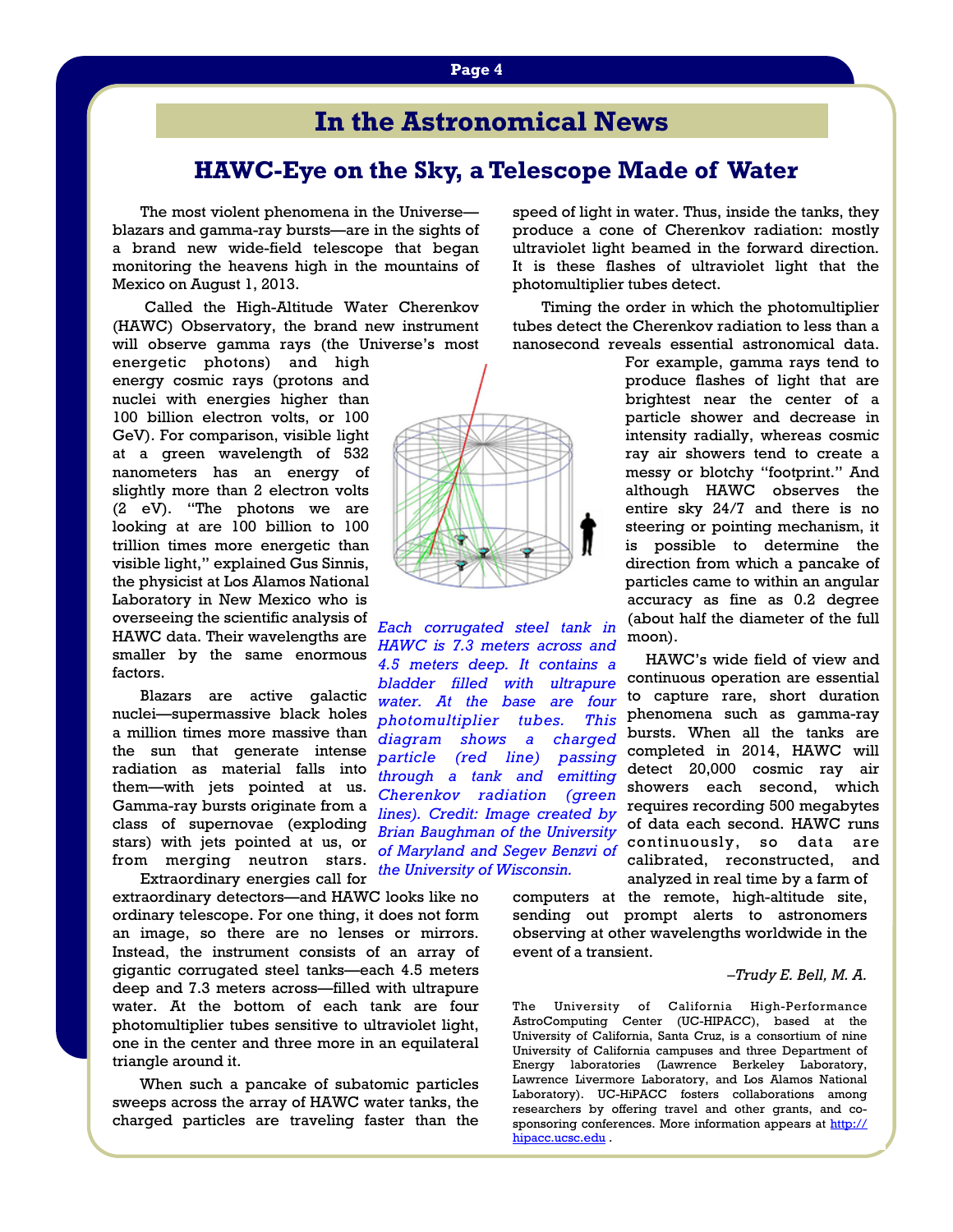### **Page 5**

# **Adopt a Telescope Program - Signup Sheet**

|   | <b>Adoptee</b>         | <b>Scope</b>                                    | <b>Location</b>                |
|---|------------------------|-------------------------------------------------|--------------------------------|
|   | <b>Sue Timlin</b>      | $18''$ F/4.5 Obsession                          | <b>Wiesen Observatory</b>      |
|   | <b>Neil Simmons</b>    | 12.5" F/7.4 Buckstaff                           | <b>B</b> Dome                  |
|   | <b>Russell Chabot</b>  | $ 12.5"$ $F/9$ Halbach                          | <b>A Dome (Armfield)</b>       |
|   | <b>Dan Yanko</b>       | $ 18"$ F/4.5 Obsession (Kyle)<br><b>Baron</b> ) | <b>Albrecht Observatory</b>    |
| 5 | <b>Tamas Kriska</b>    | $ 25"$ F/15 Zemlock                             | <b>Z</b> Dome                  |
| 6 | <b>Henry Gerner</b>    | 12" LX 200                                      | <b>Tangney Observatory</b>     |
|   | <b>Jeffrey Fillian</b> | 14" Z-Two scope                                 | <b>Ray Zit Observatory</b>     |
|   | <b>Vacant</b>          | 10" LX 200                                      | <b>Jim Toeller Observatory</b> |

## **At Your Service**

### **Officers / Staff**

| President                   | Scott Jamieson        | 262-592-3049 |
|-----------------------------|-----------------------|--------------|
| Vice President              | <b>Brian Ganiere</b>  | 414-961-8745 |
| Treasurer                   | Russell Chabot        | 414-881-3822 |
| Secretary                   | Agnes Keszler         | 414-581-7031 |
| <b>Observatory Director</b> | Gene Hanson           | 262-354-0138 |
| Asst. Observatory Director  | Vacant                |              |
| Newsletter Editor           | Tamas Kriska          | 414-581-3623 |
| Webmaster                   | <b>Robert Burgess</b> | 920-559-7472 |

### **Board of Directors**

| <b>Robert Burgess</b> | 920-559-7472 |
|-----------------------|--------------|
| <b>Russell Chabot</b> | 414-881-3822 |
| John Hammetter        | 414-519-1958 |
| Gene Hanson           | 262-354-0138 |
| Lee Keith             | 414-425-2331 |
| Agnes Keszler         | 414-581-7031 |
| Tamas Kriska          | 414-581-3623 |
| Neil Simmons          | 262-889-2039 |
| Michael Smiley        | 262-825-3981 |
| Sue Timlin            | 414-460-4886 |
| Dan Yanko             | 262-255-3482 |
|                       |              |

# **September/October Key Holders**

| $11/16$ Tim Hoff                   | 262-662-2212 |
|------------------------------------|--------------|
| 11/23 Scott Jamieson               | 262-592-3049 |
| 11/30 Lee Keith                    | 414-425-2331 |
| 12/7 Tamas Kriska                  | 414-581-3623 |
| 12/14 Mike Smiley                  | 262-825-3981 |
| 12/21 Tom Schmidtkunz 414-352-1674 |              |



### **MAS Observatory**

18850 Observatory Rd New Berlin, WI

**www.milwaukeeastro.org**